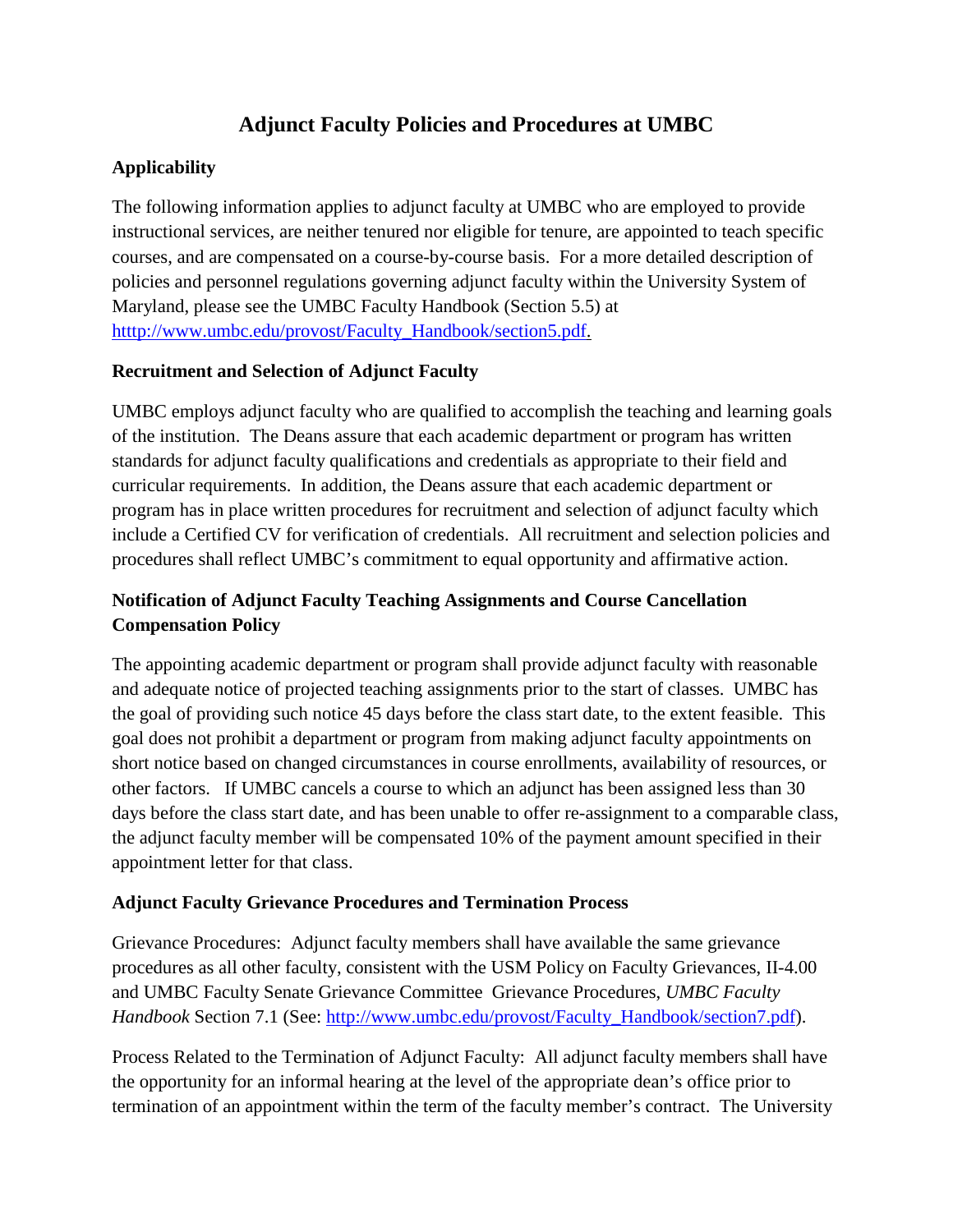may remove the adjunct faculty member from the classroom, while continuing to pay the faculty member, pending the outcome of the hearing.

### **Departmental Annual Evaluation of Adjunct Faculty Performance**

Departments evaluate adjunct faculty performance on an annual basis in a manner that identifies high-level performance according to departmental standards. Evaluations are kept on record in a personnel file at the level of the department and are consulted when decisions about promotion, compensation, and any subsequent appointments are made. The Deans assure that each department within their respective College has in place written procedures and standards for evaluating adjunct faculty performance as required by BOR II-1.20 Policy on Evaluation of Performance of Faculty. Departmental policies and procedures for evaluation are available to individual adjunct faculty from departments upon request.

### **Adjunct Faculty Shared Governance Participation**

UMBC is committed to providing support, recognition and institutional integration for adjunct faculty members who are hired to teach on a course-by-course basis in ways that lead to continuous improvement in their status on our campus. A key component of these efforts is the *UMBC Adjunct Faculty Steering Committee* which communicates adjunct faculty concerns to the campus administration, provides advice in the development and implementation of policies and procedures related to adjunct faculty, and participates in shared governance through regular meetings with the Provost and President. During the academic year, the Adjunct Faculty Steering Committee will work closely with the Faculty Senate Executive Committee to determine an appropriate adjunct faculty structure for participation within the UMBC Faculty Senate.

### **Adjunct Faculty Ranks: Adjunct I and Adjunct II**

Upon initial appointment at UMBC, all adjunct faculty members will hold the rank of Adjunct Faculty I. Adjunct faculty members who have demonstrated a distinguished and consistent record of high quality instruction at UMBC may be eligible to be reviewed for promotion to the rank of Adjunct Faculty II. Upon promotion to Adjunct Faculty II, faculty members will receive additional financial and professional consideration including an increase in the per course stipend. This increase will equal 10% of UMBC's minimum salary for Adjunct I faculty.

### **Procedures, Timelines and Eligibility Criteria for Promotion to Adjunct II**

Promotion to Adjunct Faculty II is available to faculty members who are currently employed to provide instructional services at UMBC and/or at UMBC at Shady Grove, are neither tenured nor eligible for tenure, are appointed to teach specific courses, are compensated on a course-bycourse basis, and have:

1. Taught for at least six fall and/or spring semesters.